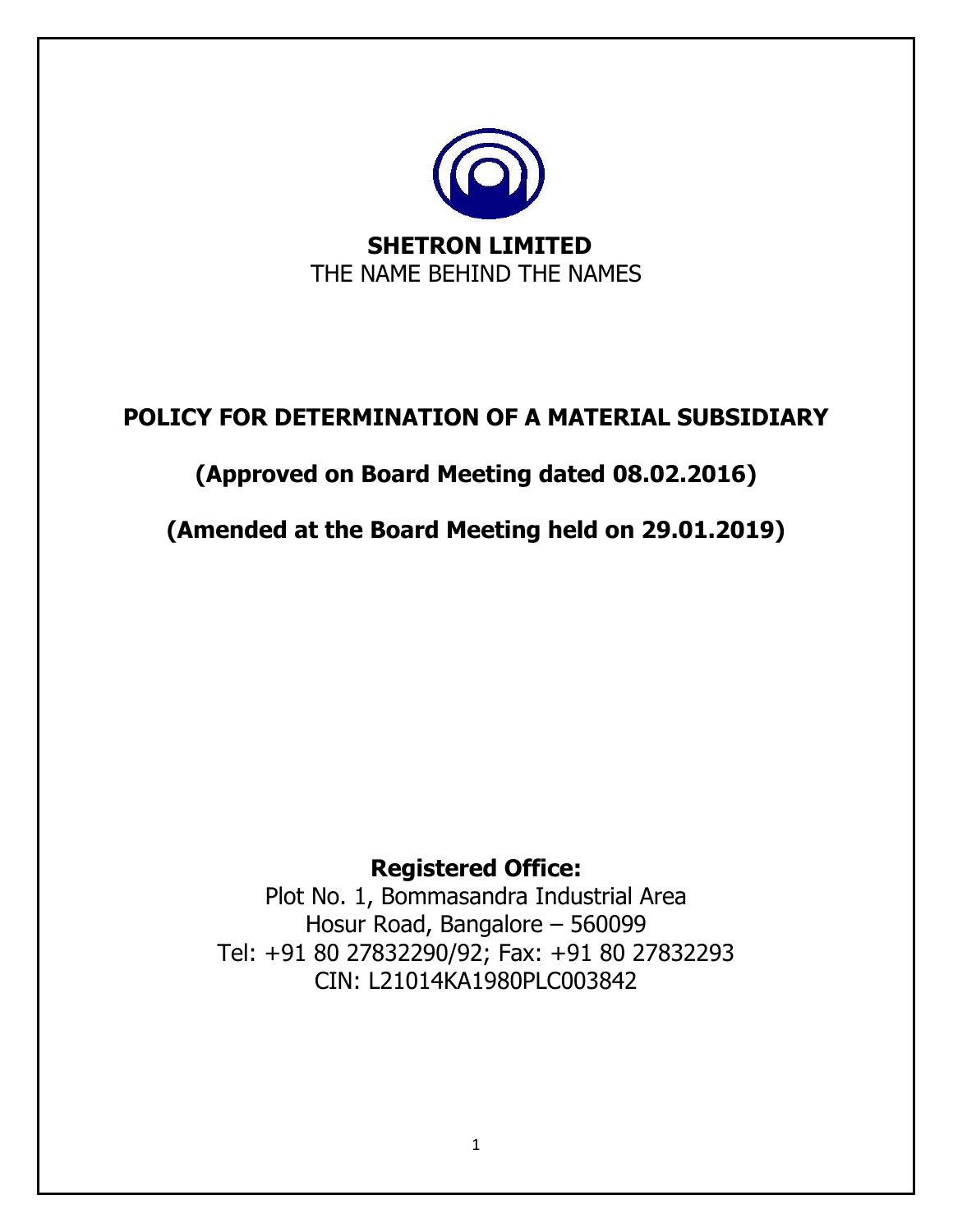#### **Policy for determination of a material subsidiary**

Pursuant to Regulation 24 and 30 of SEBI (Listing Obligations and Disclosure Requirements) Regulations, 2015

#### **1. Purpose and Scope:**

The policy for determining 'material' subsidiary companies has been framed in accordance with the provisions of Regulation 24 and 30 of SEBI (Listing Obligations and Disclosure Requirements), 2015.

The Policy will be used to determine the Material Subsidiaries of the Company and to provide the governance framework for such subsidiaries.

All the words and expressions used in this policy, unless defined hereafter, shall have meaning respectively assigned to them under the LODR Regulations, 2015 and in the absence of its definition or explanation therein, as per the Companies Act, 2013 and the Rules, Notifications and Circulars made/issued thereunder, as amended, from time to time.

#### **2. Identification of 'Material' subsidiary:**

A subsidiary shall be considered as material if –

- a. the investment of the Company in the subsidiary exceeds 10 percent of its consolidated net worth as per the audited balance sheet of the previous financial year or,
- b. if the Subsidiary has generated 10 percent of the consolidated income or net worth of the Company during the previous financial year.

Material non-listed Indian subsidiary shall mean an unlisted subsidiary, incorporated in India, whose income or net worth (i.e. paid up capital and free reserves) exceeds 10 percent of the consolidated income or net worth respectively, of the listed holding company and its subsidiaries in the immediately preceding financial year.

#### **3. Governance Framework**

- i. The Audit Committee of Board of the Company shall review the financial statements, in particular, the investments made by the unlisted subsidiary, incorporated in India.
- ii. The minutes of the Board Meetings of the Unlisted Subsidiary Companies shall be placed before the Board of the Company.
- iii. The management shall periodically bring to the attention of the Board of Directors of the Company, a statement of all significant Transactions and Arrangements entered into by the unlisted subsidiary company.

Explanation – For the purpose of this regulation, the term "significant transaction or arrangement' shall mean any individual transaction or arrangement that exceeds or is likely to exceed ten percent of the total revenues or total expenses or total assets or total